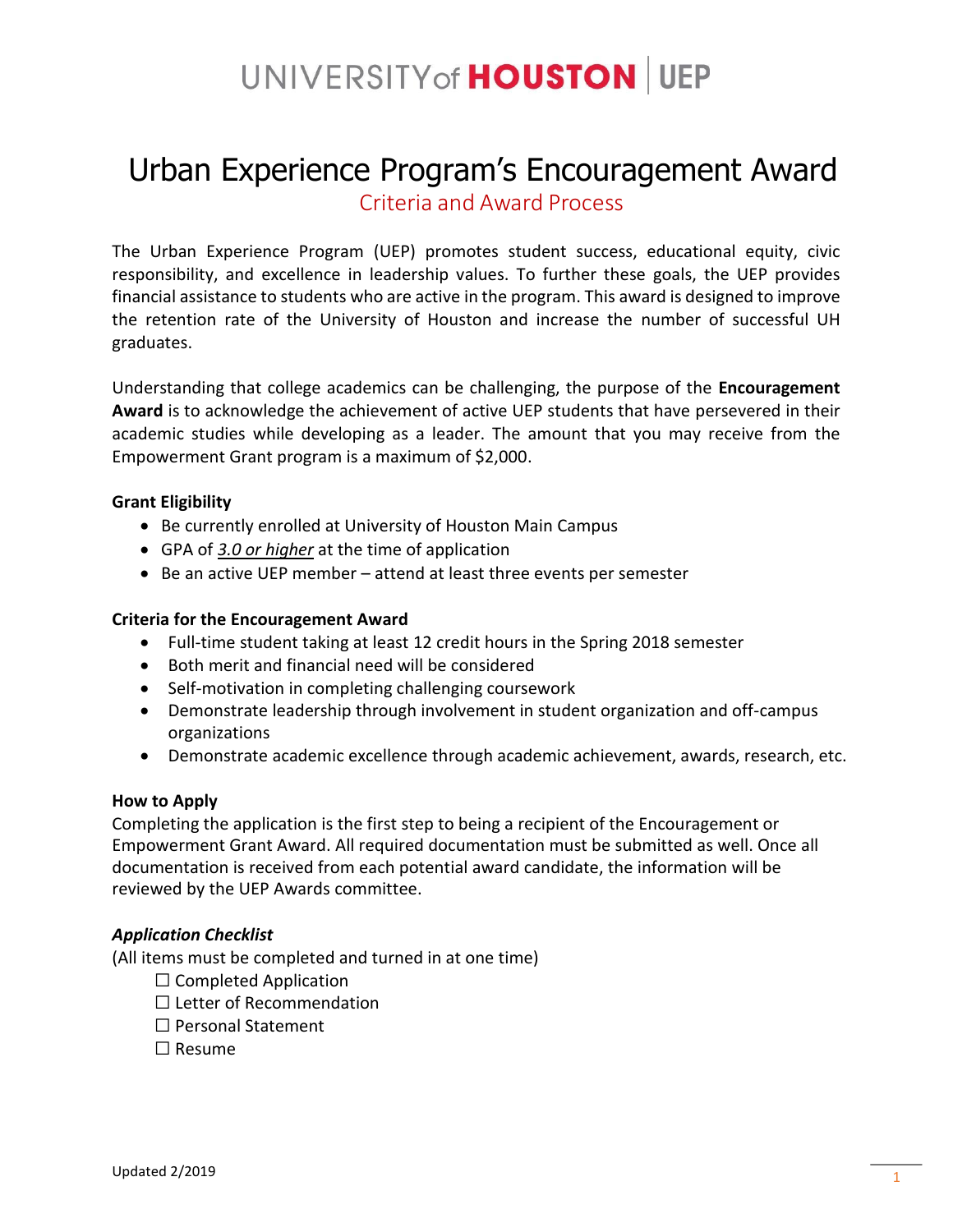### UNIVERSITY of HOUSTON UEP

#### **Scholarship Award Process**

The Urban Experience Program through its Awards Committee will grant 10 Encouragement awards during the Spring 2019 academic semester.

A one-time payment of up to \$2,000 will be awarded to each selected recipient for tuition, fees, and books. The Awards Committee may choose to adjust the scholarship award amount or the number of scholarships accordingly, based on the status of the scholarship fund.

Scholarship recipients are asked to provide proof of course registration before the funds are granted to the award recipients.

Recipients will be selected by the UEP Awards Committee, whose decisions are final. Deliberation of the UEP Awards Committee will be confidential.

Scholarship recipients will be notified via e-mail.

Scholarship recipients will be announced at our annual banquet and on the UEP's website.

If a scholarship award recipient withdraws from the university or becomes an inactive UEP member, the award will be revoked.

Applicants are eligible to apply and receive a scholarship in successive years.

The Urban Experience Award is awarded without regard to race, color, ancestry, sex, religion, age, handicap or veteran status.

> **Return all application components to The Urban Experience Program office – Student Service Center 1, room 302**

> > **Questions?** Call: 713-743-6032 Email: [uepuh@central.uh.edu](mailto:uepuh@central.uh.edu)